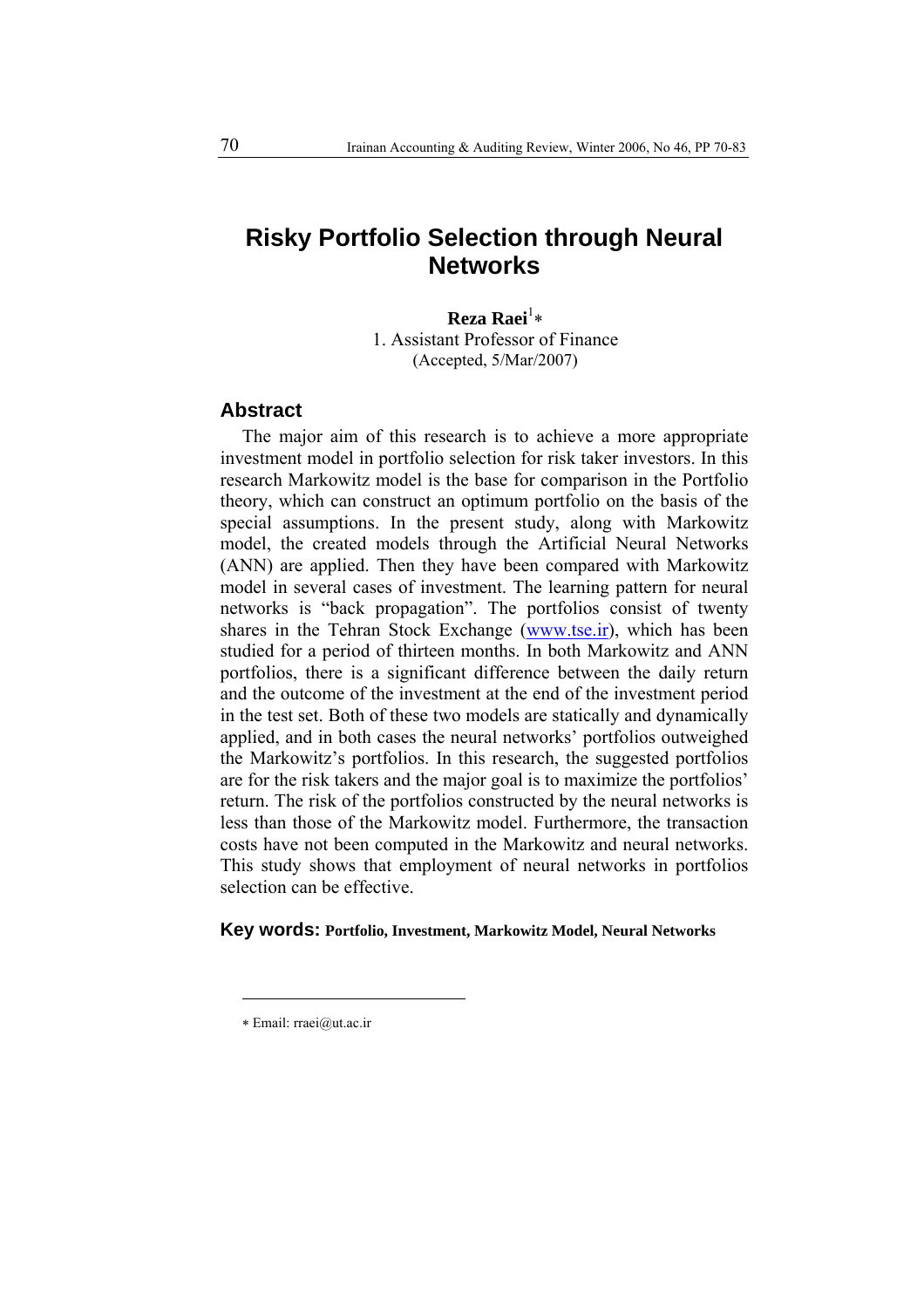## **1. Introduction**

The major tools of financial decision-making include prediction and optimization techniques, which are the most important ones in this regard. A good predictive technique provides a good estimate to the return of a share in the future. Most of predictive techniques used in the finance are statistical and econometrics techniques which are normally recognized as static and linear. An optimization model presents before hand a value of decision variables for a formulated model in advance.

Moreover the optimization techniques used in the finance are often those used in the operations research, whether linear or non-linear .In this article, a methodology is selected and used in predicting, selecting and constructing a portfolio in the Tehran Stock Exchange (TSE).

\**Email address*: raei@financier.com

In this approach, both the Markowitz model and neural networks have been used as tools for prediction and optimization.

Part two explores the investment process in portfolios selection by using the Markowitz model. In part three, the neural networks techniques are explained briefly. Part four introduces the research method. Part five compares the consequences of using the neural networks with the Markowitz model the risk-taker investor from the risk-taker investor's point of view.

### **2. Markowitz Model**

One of the major methods used for investment analysis in portfolios construction is analyzing the efficient set of investments which has been initiated by Harry M. Markowitz. In such an analysis the relationship between shares in a portfolio and the relevant interaction is of prime importance .Each portfolio represents an investment opportunity. Figure (1) shows a set of portfolios in a two-dimensional space of the expected rate of return and the standard deviation. On this bullet, some points are definitely preferred to the others: e.g. instead of an equal risk (standard deviation), a higher expected rate of return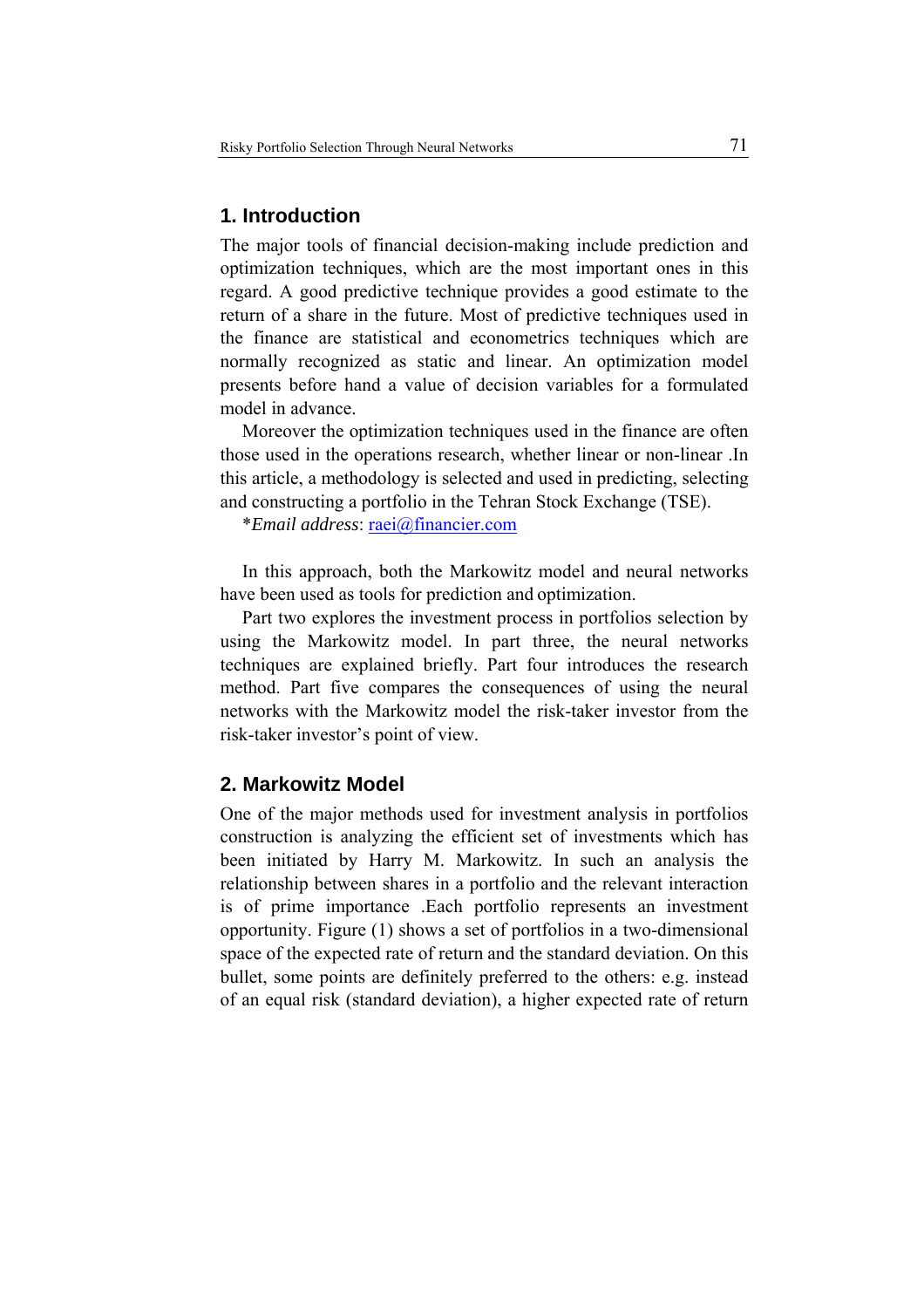is preferred and instead of an equal expected rate of return a lower risk is preferable. The bullet-shaped curve is named minimum variance set. The upper segment of this curve is called the efficient set, with a certain level of standard deviation, which has the highest expected rate of return.



*Figure (1): Different portfolios from two shares in a minimum variance set.* 

In order to obtain the portfolios of the minimum variance for a certain level of rate of return, it is necessary to solve the following non- linear programming problem:

Min 
$$
\sigma^2(r_p)
$$
  
\nST:  
\nE(r<sub>p</sub>) =  $\sum_{j=1}^{M} x_j$  E(r<sub>j</sub>)  
\n $\sum_{j=1}^{M} x_j = 1$   
\n $x_j \ge 0$ 

In this problem, there is not short-selling, and the goal is to minimize the risk—but the problem of maximization of rate of return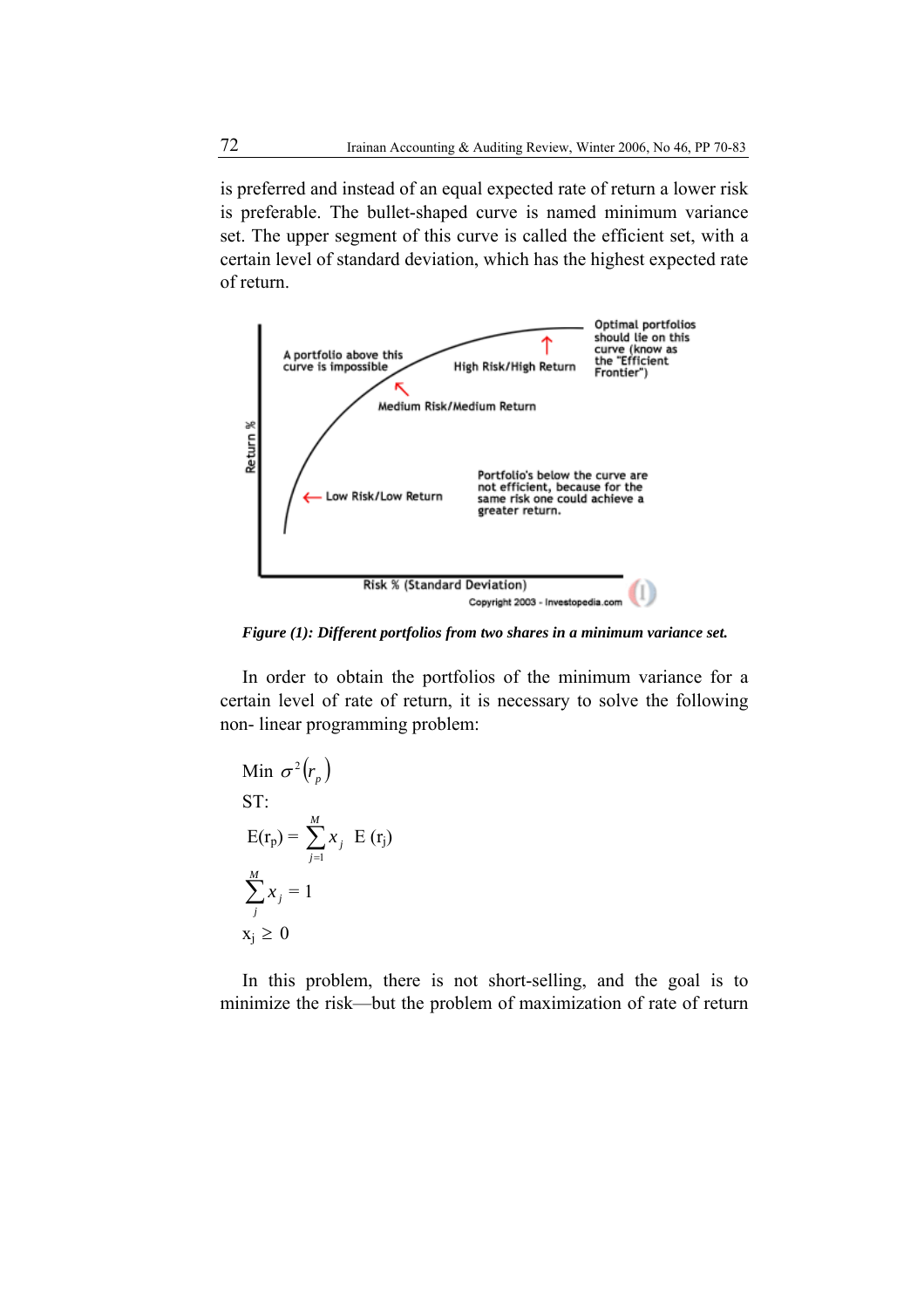can also be brought up with some modification. Since the key element in this article is determination of portfolios for risk-taker investors, the problem may be formulated as follows:

$$
E(r_j)
$$
  

$$
\sum_{j=1}^{M} w_j \text{ Max } E(r_p) =
$$
  

$$
\sum_{j=1}^{M} w_j = 1
$$
  

$$
w_j \ge 0
$$

In this problem, there exists no risk (standard deviation). Thus, the only criterion for decision-making is return maximization, which is suited for the risk taker investors. Any such investors will select the extreme point of the efficient set.

### **3. Neural networks**

The study of the Artificial Neural Networks began in 1943 by Warren S. McCulloch & Walter Pitts. Since the aim of the artificial intelligence is to develop the humanly used paradigms or algorithms for machines, the artificial intelligence emulates the human brain performance.

One neuron (nervous cell) is a certain biological cell, which processes the data (figure 2). This cell is made up of a body of cells, Axon and Dendrites. The neuron receives signals (simulators) through dendrites (recipients) from the environment or from other neurons, and transmits the created signals by a body of cells, through Axon (sender). At the end of them, there are synopses. A synopsis is a basic structure and a functional unit between two neurons (one neuron at Axon, the other at Dendrite).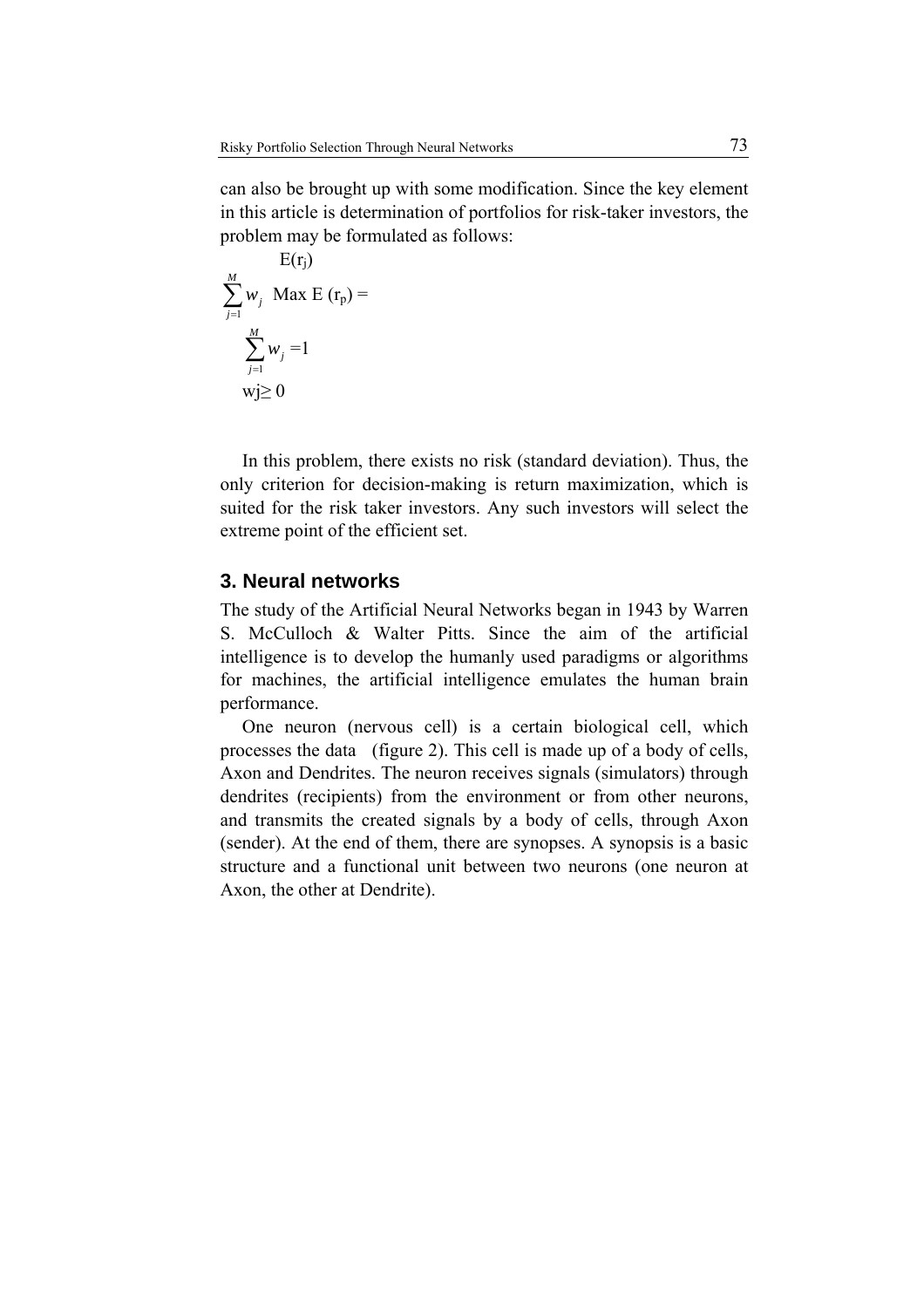

*Figure (2): a nervous cell* 

Synoptic connections can be corrected by passing signals through them whereby synopses may be engaged in learning process from their share of work. This historic dependence in synoptic connections acts as memory and may provide a response to the memory accordingly.

The first artificial neuron was presented by McCulloch & Pitts (figure 3) which is derived from the natural neuron. The inner connections and communications, i.e. the input and outputs, shape models out of Dendrite and Axon, communicative weights represent synopses and activity function, which estimate the body performance.



*Figure (3): The first artificial neuron was presented by McCulloch & Pitts*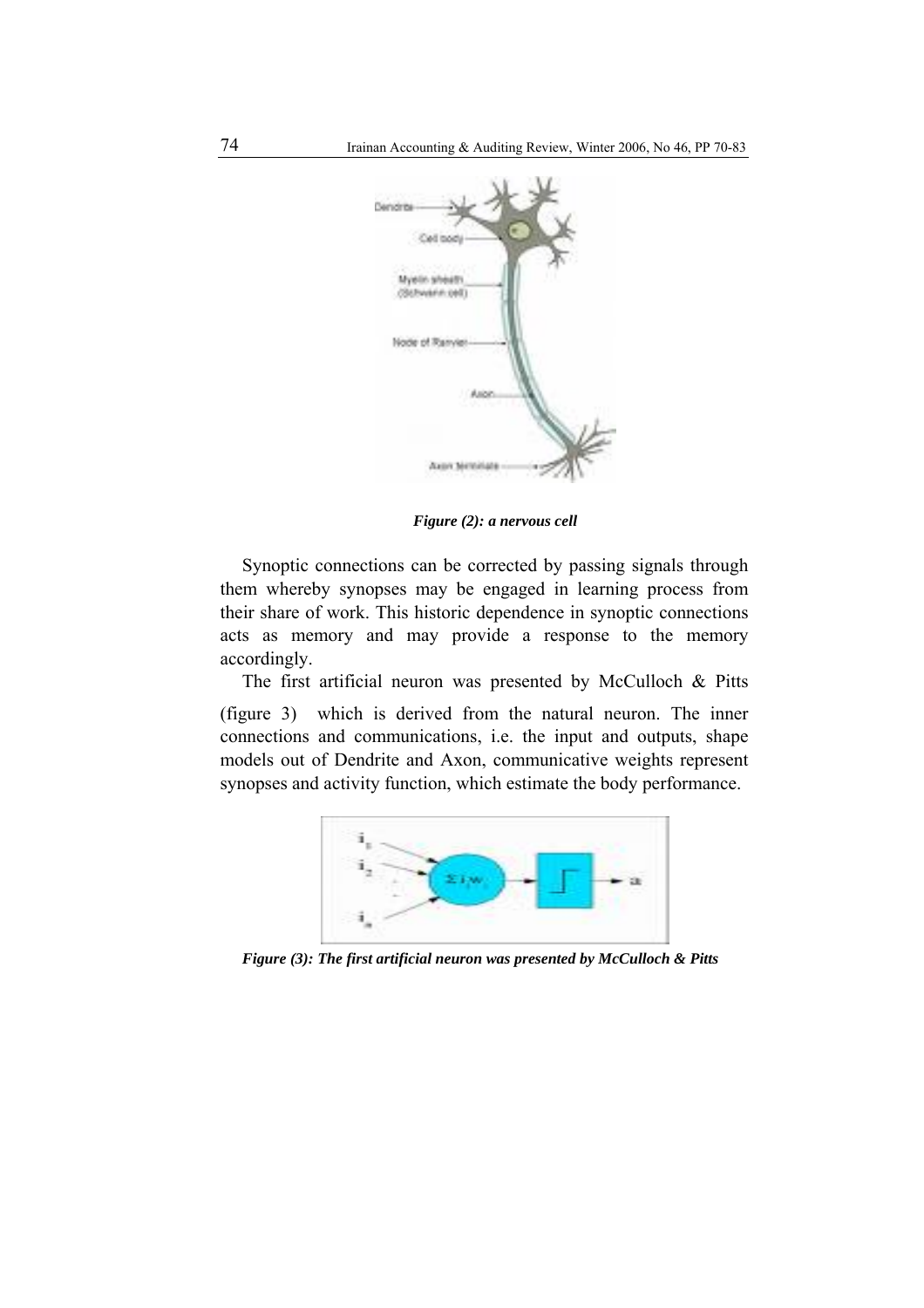One of the major features of the artificial neural networks, whose function approximates more to that of human beings, is the power of learning. The neural networks use basic rules (like input-output links) out of a set of interpretive models for learning in place of pursuing a set of rules defined by an expert. In order to understand or design a learning process, first it is essential to have a model of the environment in which the network is involved. Such a model is named "learning algorithm". Second the learning rules governing the updating process, or in other words, networks weight updating process should be known.

One of the most important learning algorithms in the neural network is the "back propagation algorithm" which per se is based on the rule of "error – correction", and for the gradual decrease of error, where the actual output of (y) network is not equal to the desirable output (d), the neural weights can be corrected by using the error sign of  $(d-y)$ .

 Considering the way the neurons stand out , their interrelationship, the neural networks characterize a specific architecture out of which a well- known one is the multi–layer perception network where by the data direction is why they are called "Feed-forward neural network".

### **4. Research Method**

Investment model aided by neural networks data was primarily collected from the stock market. The data was selected from the documents belonging to corporations.

In Tehran Stock Exchange, in order to obtain the rate of return and preprocessed data, the models of neural networks were designed and share weights for risk taker investor determined.

#### *4.1. Data collection*

The data used an "inputs" of the network is related to price shares and dividends. This data covers twenty corporations available at Tehran Stock Exchange which are involved in various industries from 21 March 1990 to 18 May 2005.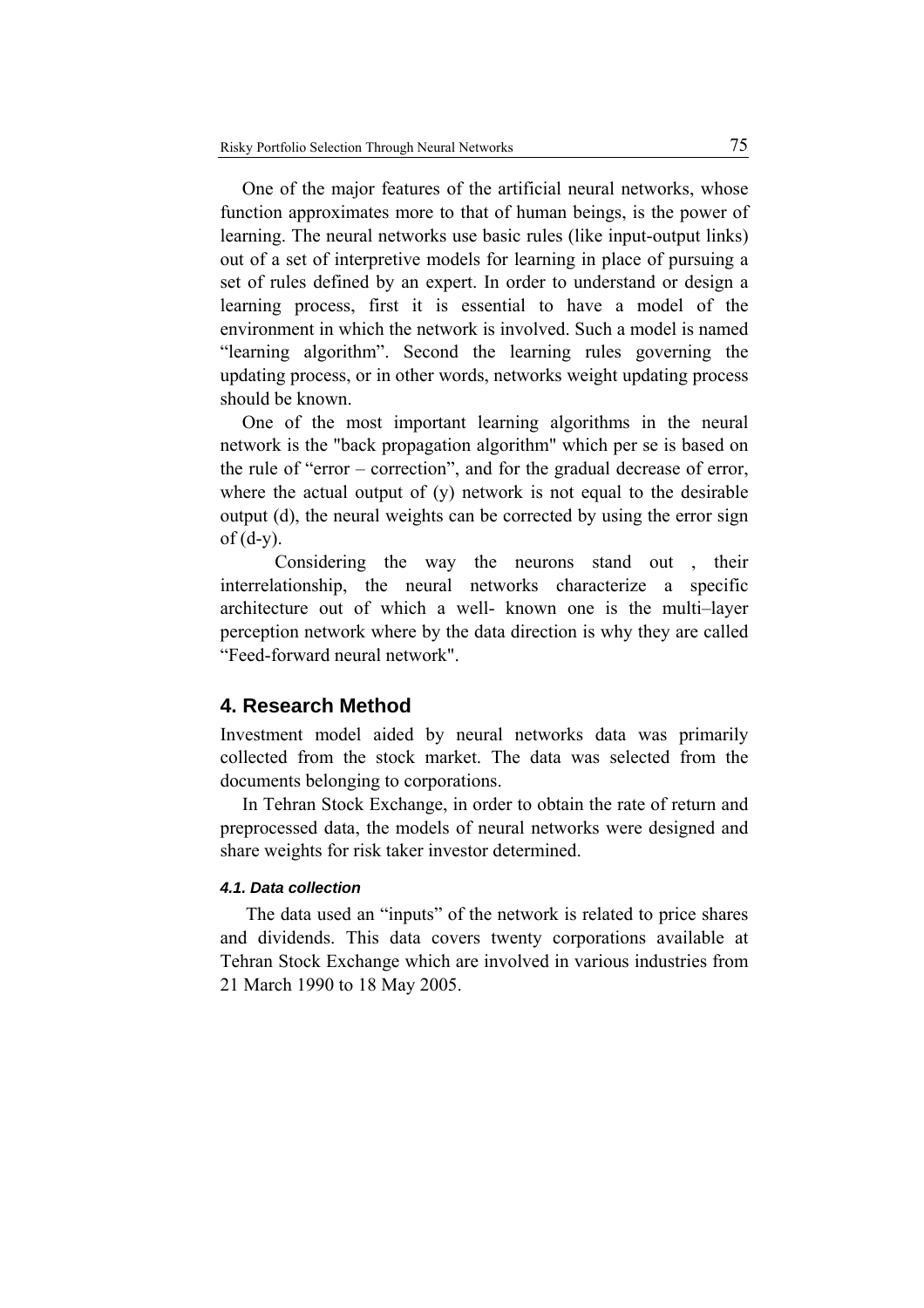#### *4.1.1 Training Set*

A portion of the data colleted from 21 March 1990 to 3 April 2006 has been selected as a training set.

#### *4.1.2. Test Data*

The second portion of the data has been used for testing the model, so as to indicate its credibility, which is named "test set".

#### *4.2.1. Data preprocessing*

The primary data has been used to obtain the rate of return on shares which is the main variable in the portfolio selection. Thus the return of each corporate share has been computed with the following ratio.

$$
R = \frac{(P_1 - P_0) + DIV}{P_0}
$$

In this formula, "R" is the rate of return,  $P_1$  and  $P_0$  are respectively the share price at the end and in the beginning of the period; and DIV, the dividend in that period. The computation of the return is for a simple reason, that is because the return is a more suitable criterion than price, and reflects other share profits as well.

The next portion of preprocessing is to obtain the moving average and other factors affecting the return of shares (security). One of the other network inputs is the five-day moving average of each security which had been calculated from the outset.

#### *4.3. Neural Network Designing*

Since The network inputs have been allocated for twenty securities including 20 returns and 20 moving averages per day and whilst the foreign exchange price (dollar) as well as general index at Tehran stock Exchange along with the five-day moving average were considered to be effective factors on the input layer, was 44. The number of neuron on the output layer, with respect to the weight of securities in the portfolio which included twenty securities, was twenty. The number of hidden layers consists of two layers.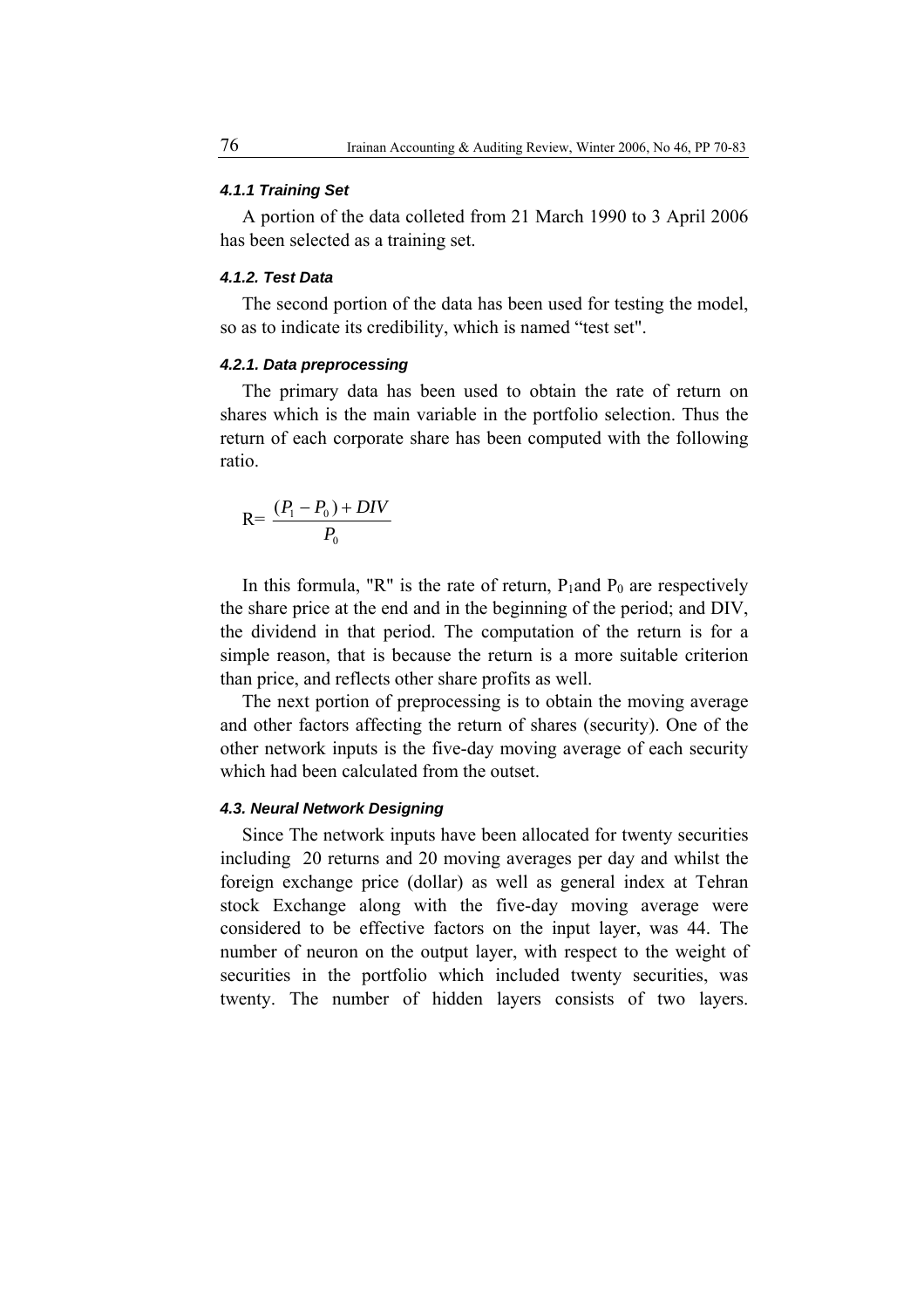

Therefore, upon conduct of various tests, the network architecture was selected to be a four layer Perceptron network (figure 4).

*Figure (4): The four-layer network architecture for twenty shares*

Such networks also can continue to make a prediction in the course of optimization process.

#### *4.3.1. Determining the desired output and Network Training*

The multi layer Percetron networks with back propagation learning algorithm needs a desired output. Considering the network role in making a prediction in the course of optimization, it had to determine the appropriate weight of each security in the portfolios of the next day.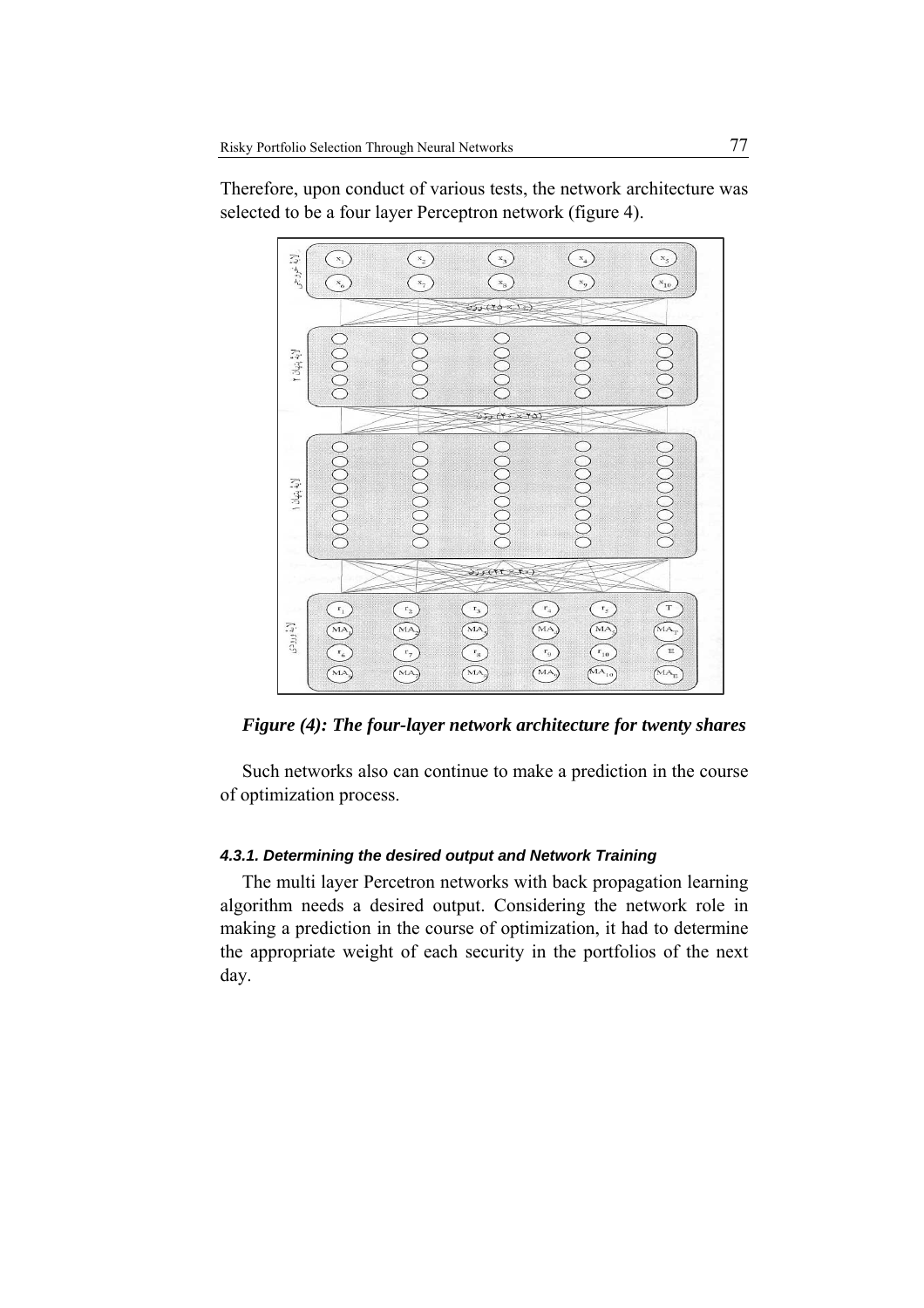The training set covered a desired output to ensure that the network could compare its own output with it and correct itself .The network operates highly efficiently when it corrects a hundred percent (one) weights to a security whose return reaches the highest record next day. Also the security weight with the highest return will be (one) and the weight of other securities (zero), it is noteworthy that this research did not permitted the short selling.

Considering the fact that the required output is between zero and one, the activity function of neurons has been chosen in sigmoid and the network was trained by drawing on the data of the training set, considering a large amount of data, the overtraining was not conducted.

#### *4.3.2. Network Testing*

The network was tested by exploiting the remaining data called the test set. The following two strategies were evaluated:

#### *A) Static Network evaluation*

In this strategy, network weights did not change after training by training set and remained constant and was exploited for the rest of the test. Only new inputs were added to the network and then outputs with the same weights were explored.

#### *B) Dynamic Network evaluation*

In this strategy, all previous patterns including trainings and test patterns were taught to the network. In other words, to determine the weights on the  $T<sup>th</sup>$  day, all former data related to the previous days along with desired output were entered into the network. Therefore, the network could identify its errors to weights.

# **5. Comparing the Results of Neural network with Markowitz Model**

The designed model is merely for the sake of risk-taker investors thus a portfolio with the highest risk must be chosen from the portfolios presented by Markowitz model.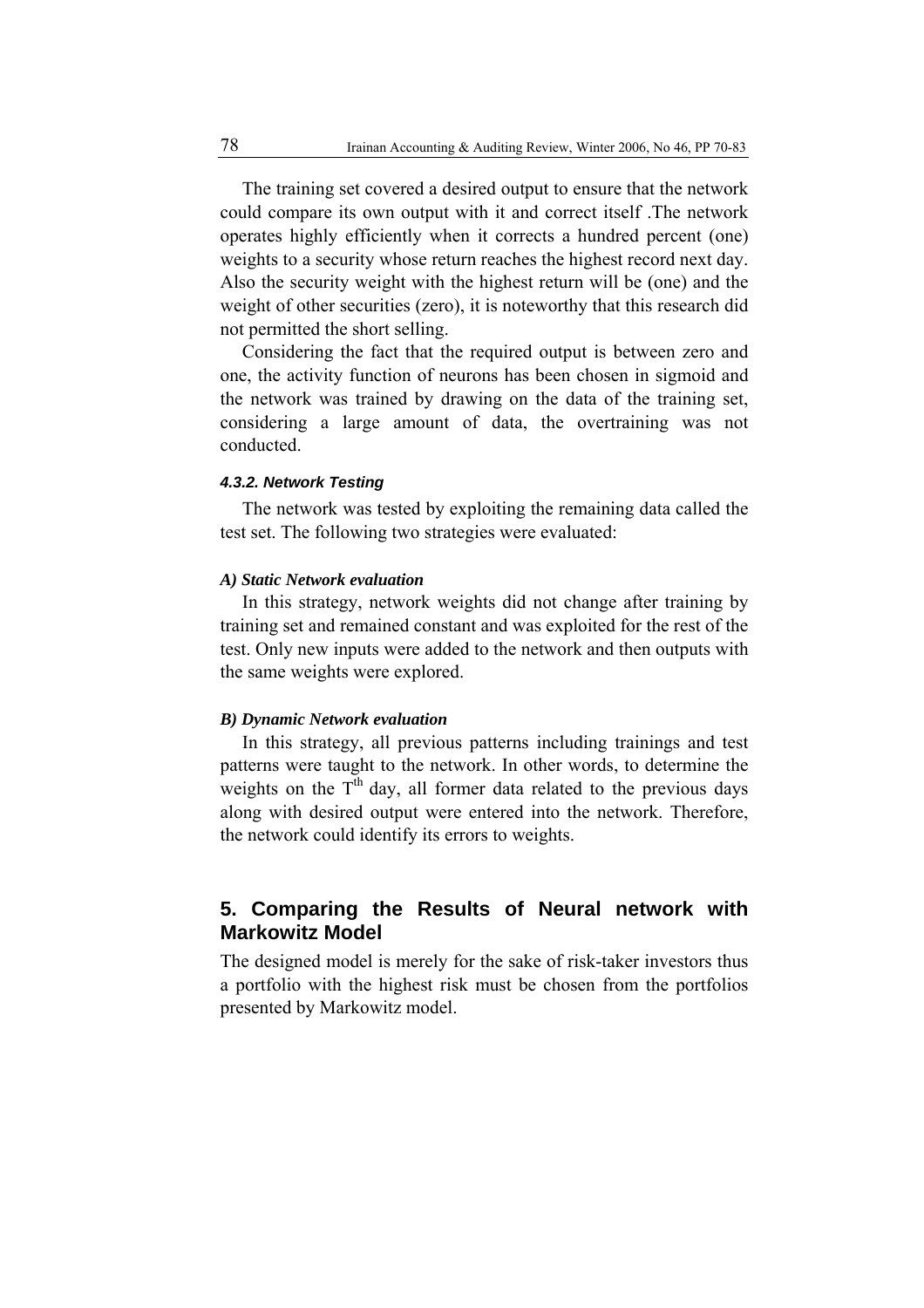In the present research, the risk parameter (standard deviation) was omitted from the Markowitz model and them the model was used the outcome of the intended model was computed in two ways as follows:

#### *(a) Markowitz model*

In this model, the parameters of the anticipated output, standard deviation, and securities covariance were computed with the aid of the existing data in the training set. They were used until the end of the investment period, i.e. the relevant parameters were estimated for a single investment period (equivalent to the training set). Then the weights in the portfolio with the highest output were determined from the whole investment period.

### *5.1. Comparing the outcome of High risk investments in the static Markowitz portfolio and the neural network*

The outcome of investment in the daily Markowitz portfolios has increased the assets of the investor to as much a high figure as1.375 of his initial capital after 324 days. But the outcome of investment in the neural network daily portfolios has changed the investors' assets to as much a high figure as 2.8407 of his initial capital after 324days.



*Figure (5): the outcome of High risk investments in the Markowitz portfolio and the neural network*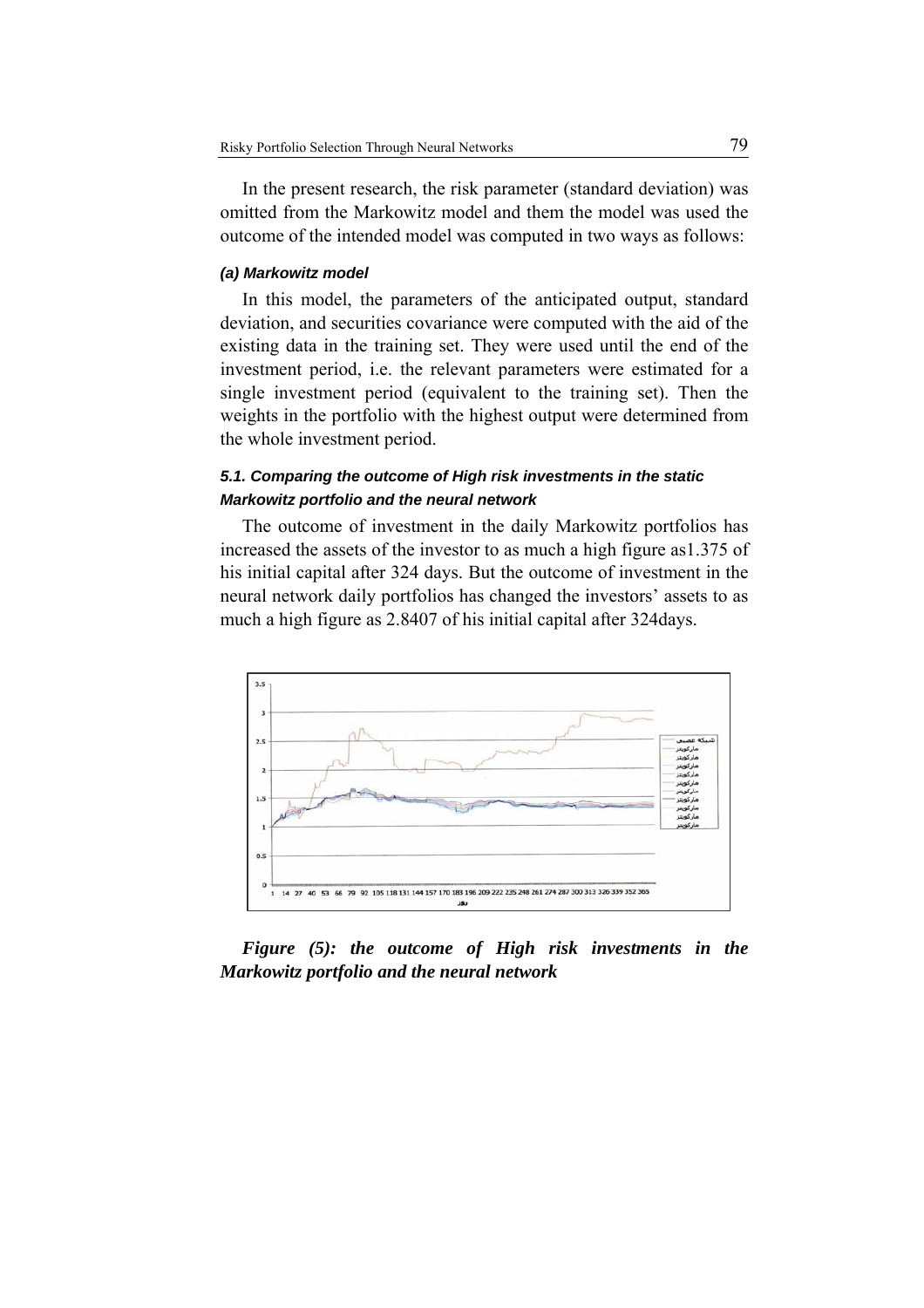## **6. Conclusions**

The surveys conducted from 21 March 1990 to 21 November 1997 on the portfolios made up of ten shares in Tehran Stock Exchange can demonstrate the behavior of the share returns as follows:

- The behavior of the afore-mentioned share return is not full stochastic, but it follows a specific trend; such behavior could represent that the shares market has chaotic behavior with regard to mere random one. The emergence of regularity, therefore, in irregularities, will help agents marshal the people toward achievement of more return. It is not an easy task to discover such regularity. In this behavior, there is a fairly high degree of hope to the past for estimation of the future.
- Since the stock market behavior is not linear but it is non-linear thus, the linear models are unable to describe the share return behavior. The systems can simply recognize a major portion of the system, which is non-linear. Each share is inspired by diverse factors and conditions which are sometimes systemic and at times non-systemic with unique models of import as well.
- The parameters of Markowitz model, which are comprised of expected return of portfolios, variances and covariances, must be estimated. In a non-linear model, it is very unlikely for the initiative model to reach an optimum point even if all parameters have been well-estimated.
- The Markowitz model rely on the shares interrelationship connections for the selection of an optimal portfolio.However the rate of return of each share is not only influenced by other stocks but other factors, in particular hidden factors, which have not been covered in the Markowitz model.

Since the artificial neural networks are independent of the model, have non-linear behavior and have the capability to accept all variables affecting the return, they are moreover, dynamic and appropriate instrument for prediction, optimization, and classification of shares.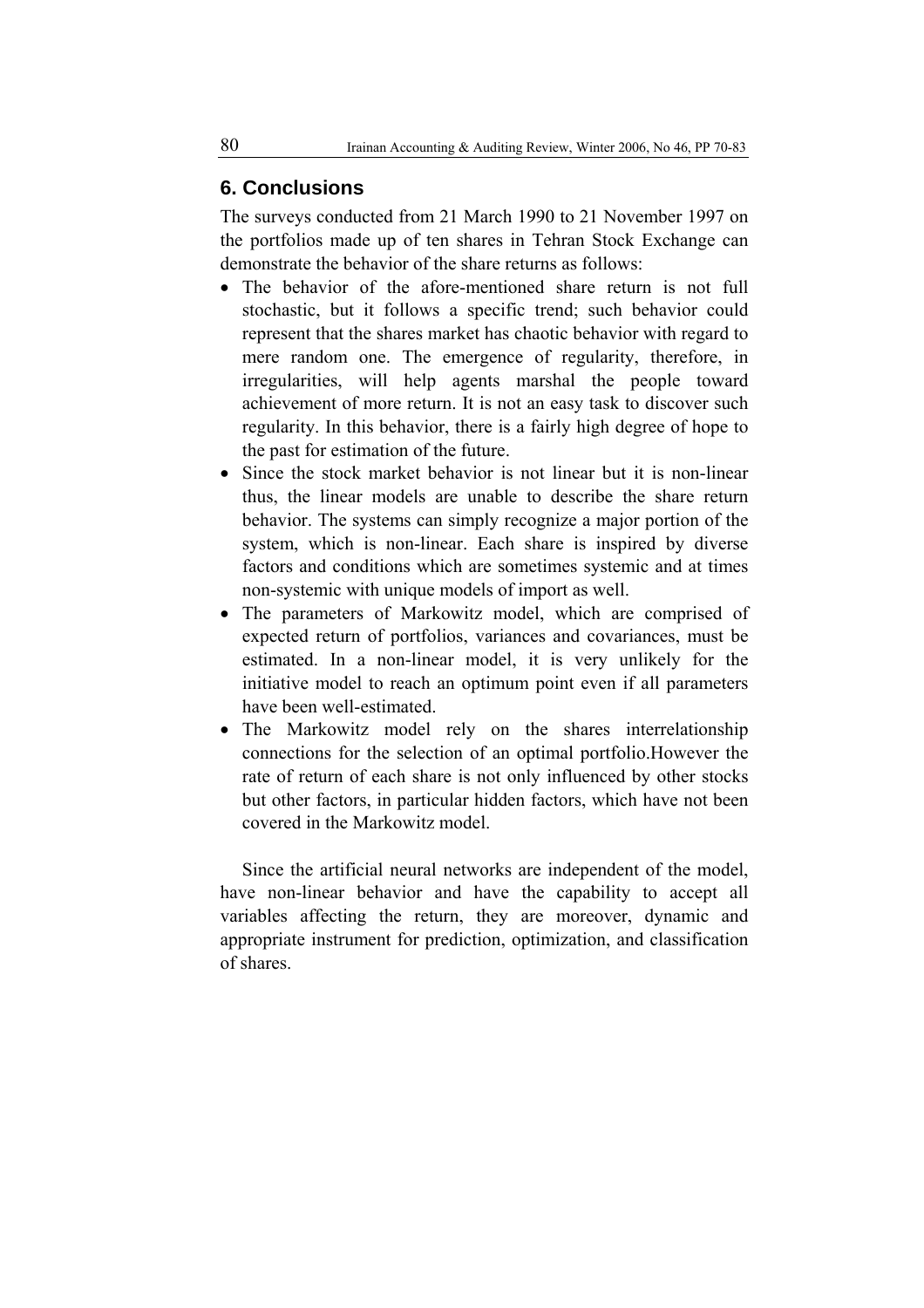# **References**

- 1. Anil k.Jain , Jianchang Mao , & K.M Mohiuddin , "Artificial Neural Networks : A Tutorial , "computer , March(1996)
- 2. Berry Micheal , J.A & Lin off Gordon , F " Data Meaning Techniques " Joun Willy & Son , (1997)
- 3. Bodie Zuiand, Kane Alex & Marcus Alan J, Investments, 3d.ed , IRWIN ,(1996)
- 4. Casimir C& Casey Klimasauskas ," Applying Neural Networks ," PCAI(1997)
- 5. Coleman , Kevin G . Graettinger , Timothy J & Lawrence , William F. "Neural Networks for Bankruptcy Prediction : the power to solve Financial Problems , AL Review ,, July / August (1991)
- 6. Cooper , Lelas , V . & Sueyoshi , T " Goal Programming Models and their Duality Relation for use in Evaluation Security Portfolio and regression Relation " , European journal of Operational /Research (1997)
- 7. Desmond Fletcher & Ernie Goss , " Forecasting with Neural networks Application Using Bankruptcy Data " , Information Management (1993)
- 8. Dutta Soumitra & shaker , shahi "Bond Rating : Non Conservative Application of Neural Networks , " Proceeding of the IEEE International Conference on Neural Networks .(1988)
- 9. Fama Eugene F.Fondations of finance , Basic book Inc(1976)
- 10. Farrell , James L . portfolio management : theory and applicat, 2d.ed, McGrow-Hill(1997)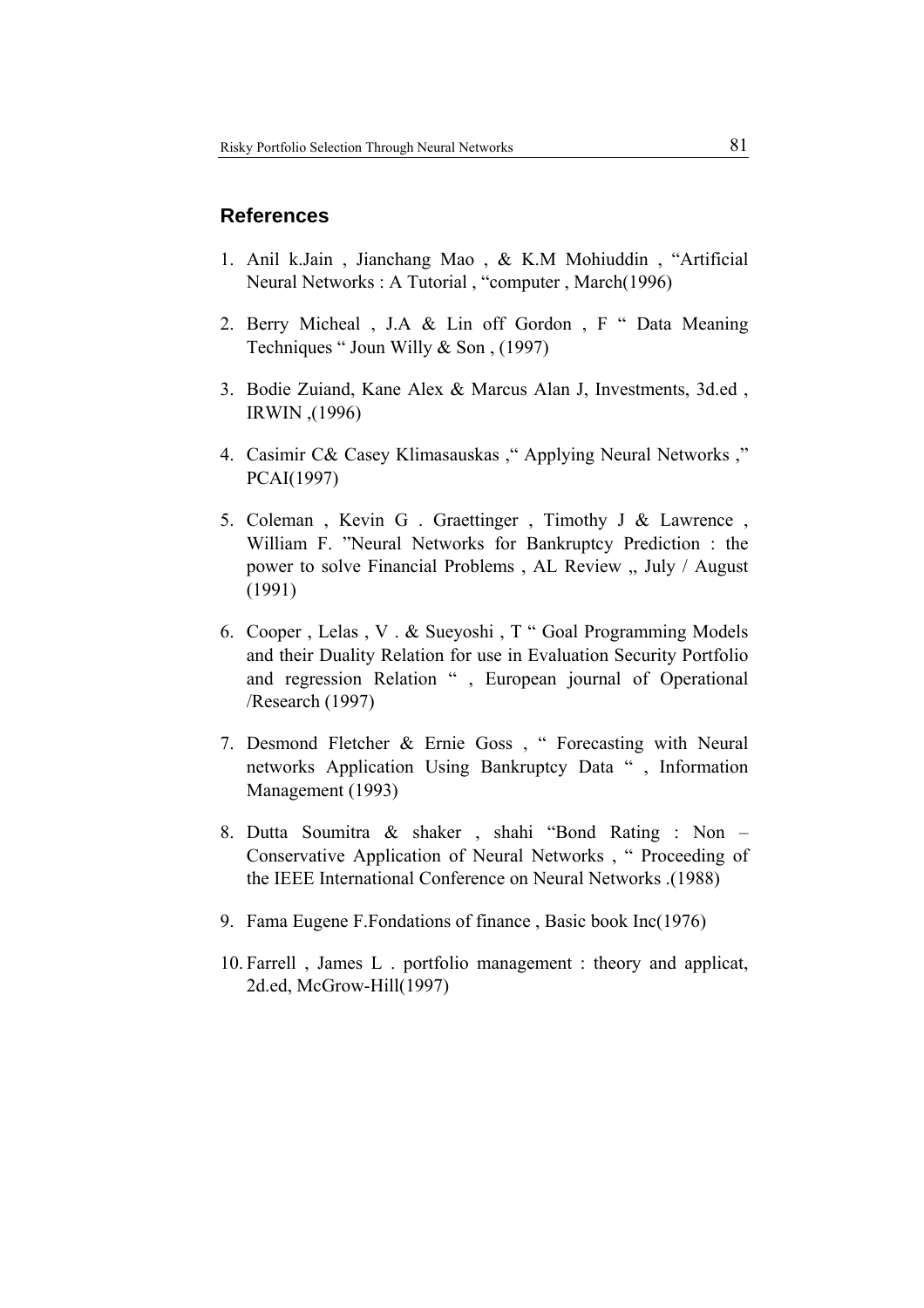- 11. Fischer Donald E . & Jordan Ronald J.Security Analysis and Portfollo Management , 5d.ed, prentice – Hall(1991)
- 12. Frankfurter George M & MC Goun Elton G Toward Finance with Meaning the Methodology of Finance : What it is and What it can be , JAI Press Inc(1996)
- 13. Gordon J.Alexander & Clark , Francis jack Portfolio Analysis , 3d.ed Prantice – Hall (1986)
- 14. Harrington Diana R.Modern portfolio Theory , The Capital asset Pricing Model and Arbitrage Pricing Theory : A users Guide . 2s.ed Prentic-Hall (1987)
- 15. Haugen Robert , A . modern Investment Theory , 4d.ed Prentic Hall (1997)
- 16. Haykin , Simon Neural Networks : A Comprehensive Foundation , Prentic – hall Inc. (1994)
- 17. Hendenon , Breck W." Neural Networks Computers Finding Practical Application at Lockheed" Avitation week & space Technology , Jahuary(1990)
- 18.Jaap Spronk , & winfried , Hallerbach " Financial modeling , where to go ?" with an illustration for portfolio management " European journal of operational research (1997)
- 19.John . George H.Miller Peter & Kerber Randy " Stock selection Using Rule Induction" IEEE Expert (1996)
- 20. Kamijo Ken ichi & tanigava , tetsuji " Stock Price parren recognition : A recurrent Neural Networks Approach , proceeding of the IEEE international joint Conference on Neural Networks (1990)
- 21. Kestelyn , Justin " application Watch " al Expert , May (1991)